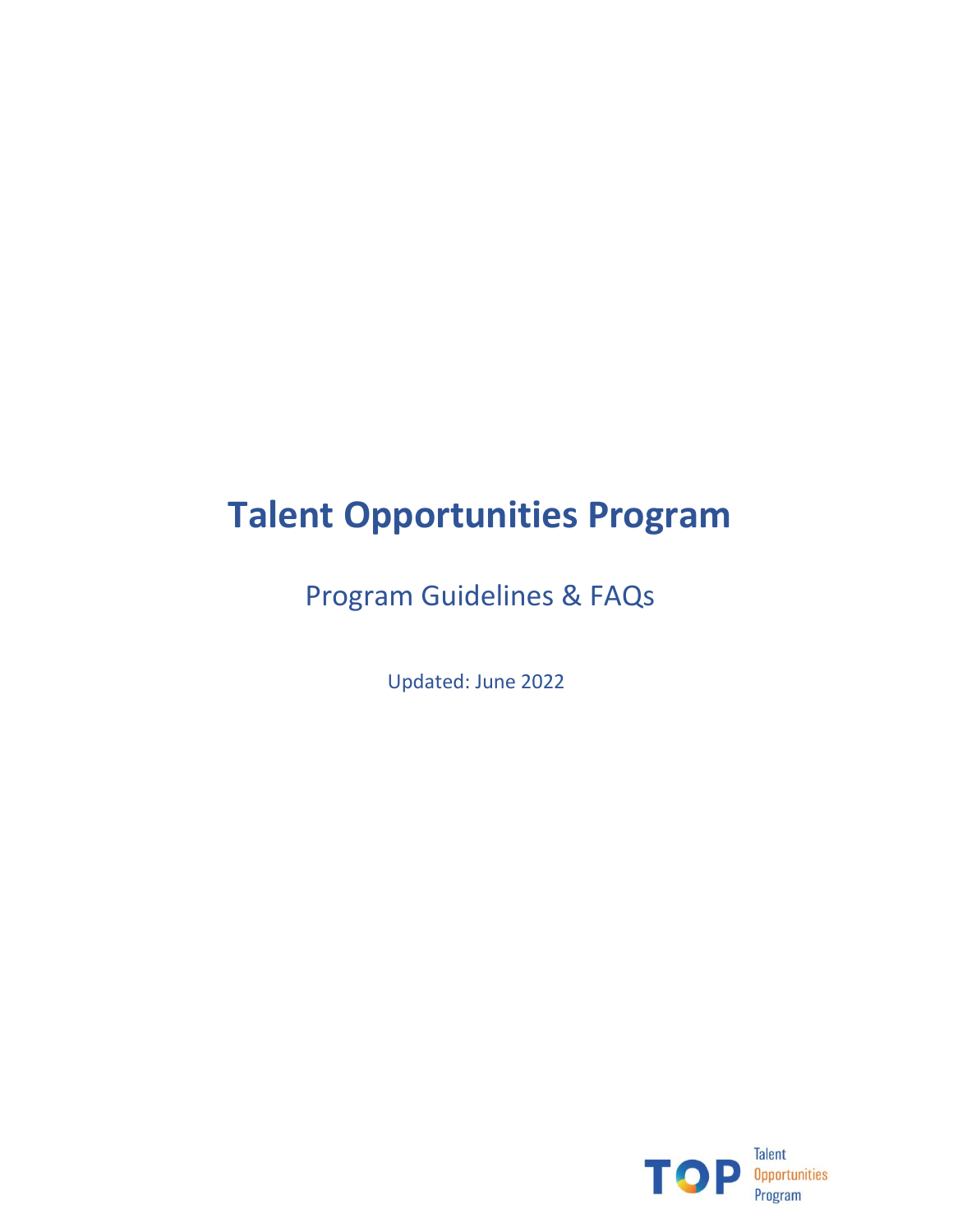# Table of Contents

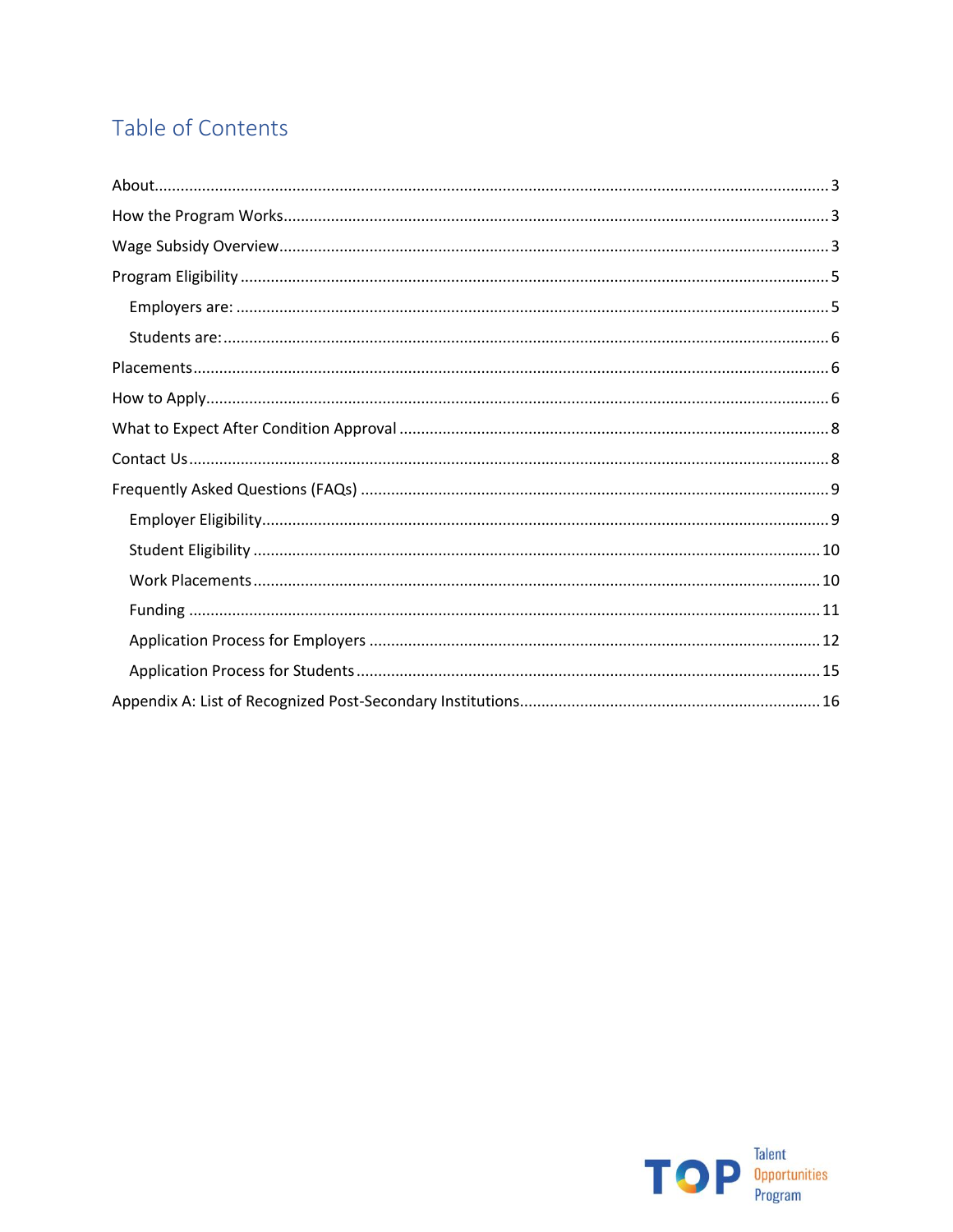# <span id="page-2-0"></span>About

The Talent Opportunities Program (TOP) is an initiative of the Ontario Chamber of Commerce (OCC) designed to help employers located anywhere in Canada hire college and university students on workintegrated learning (WIL) placements. TOP brings together employers, students, post-secondary institutions and chambers of commerce from across Canada to create quality WIL opportunities. WIL is a term given to activities that combine education and practical workplace experience, such as cooperative education and internships.

WIL opportunities help to bridge the gap between formal post-secondary learning and the skill requirements of Canadian employers. Benefits for students include the opportunity to:

- Develop and improve technical and employability skills (e.g., strategic thinking, problem solving, teamwork);
- Gain work experience and connections to employers in fields related to their academic studies;
- Acquire clarity on career path decisions; and
- Access higher earnings and employment opportunities upon graduation.

TOP provides eligible employers with wage subsidies to hire eligible post-secondary students for paid work experiences. Students benefit from quality work experiences related to their fields of study.

TOP is funded by the Government of Canada's Student Work Placement Program (SWPP).

# <span id="page-2-1"></span>How the Program Works

TOP is administered by the OCC in collaboration with the national, regional, and local chambers of commerce network.

In partnership with post-secondary institutions, TOP:

- Provides wage subsidies to employers that offer quality student work placements;
- Creates recruitment opportunities to match students to the right placements; and
- Convenes educators and employers to help align post-secondary education curricula to the skills needs of industry.

# <span id="page-2-2"></span>Wage Subsidy Overview

Eligible employers hiring eligible students may receive a wage subsidy for each placement. Any funds awarded must be used exclusively to support the wages of the student. The total value of the subsidy is calculated as follows:

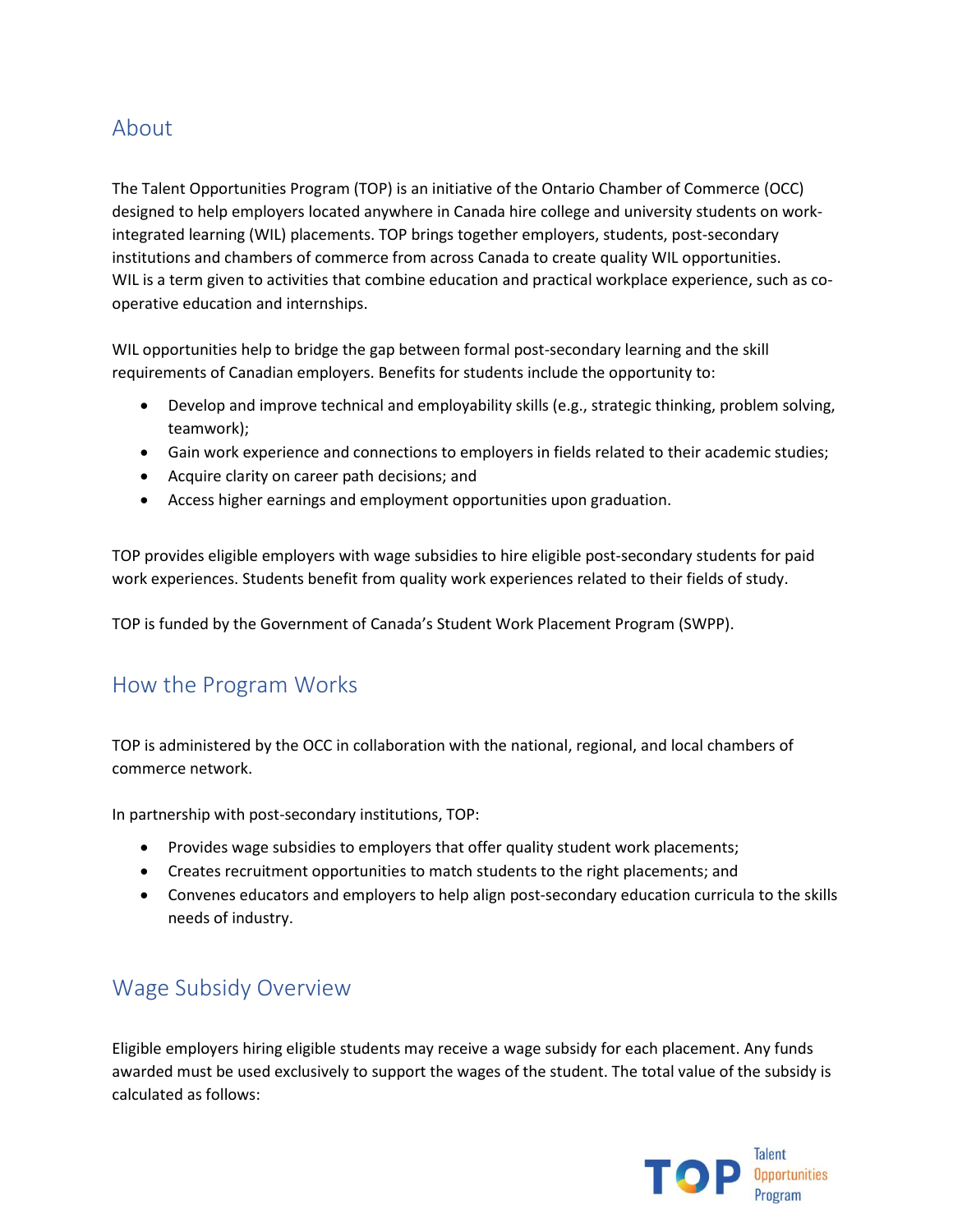- 50% of the wages (to a maximum of \$5,000) for each 'net new' placement; or
- 70% of the wages (to a maximum of \$7,000) for each 'net new' placement for the following under-represented groups:
	- o Women in STEM: Women registered and studying in science, technology, engineering and mathematics (STEM) fields.
	- $\circ$  Indigenous people: People who reported identifying with at least one Aboriginal group, that is, First Nations, Métis or Inuit, and/or those who reported being a Treaty Indian or a Registered Indian as defined by the Indian Act of Canada, and/or those who reported they were members of an Indian band or First Nation.
	- $\circ$  Person with disabilities: An individual who has a difficulty or impairment due to a longterm condition or health problem and/or experiences a limitation in their daily activities.
	- o Newcomer to Canada: Immigrants who immigrated within the last 5 years.
	- o First-year student: Students registered in the first year of their program at a postsecondary institution.
	- o Visible minority:
		- Black;
		- South Asian (e.g., East Indian, Pakistani, Sri Lankan);
		- Southeast Asian (e.g., Vietnamese, Cambodian, Laotian, Thai);
		- **•** Chinese;
		- Korean;
		- Japanese;
		- Filipino;
		- West Asian (e.g., Iranian, Afghan);
		- Arab;
		- Latin American; and
		- Other groups.

Please note that there is a limited pool of funding to support subsidies at the 70% level for underrepresented groups. Should funding be exhausted, your application is still eligible for a subsidy at the 50% level.

Placements must be 'net new' to qualify for funding. Net new is determined by subtracting the number of students hired by an employer in the fiscal year prior to first receiving SWPP funding (through TOP or another SWPP delivery partner), also known as the baseline number of students hired, from the number of students the employer is intending to hire in the current fiscal year (including those already hired). Only incremental placements above the baseline number of students hired are eligible for funding. The fiscal year (April 1 to March 31) for which the baseline number of students hired is calculated is determined as follows:

- For employers that accessed SWPP funding for the first time in year 2017, 2018 or 2019, use the original baseline year prior to first receiving SWPP funding.
- For employers that accessed SWPP funding for the first time in year 2020, use year 2019.
- For employers that accessed SWPP funding for the first time in year 2021, use the lesser of year 2019 or 2020.

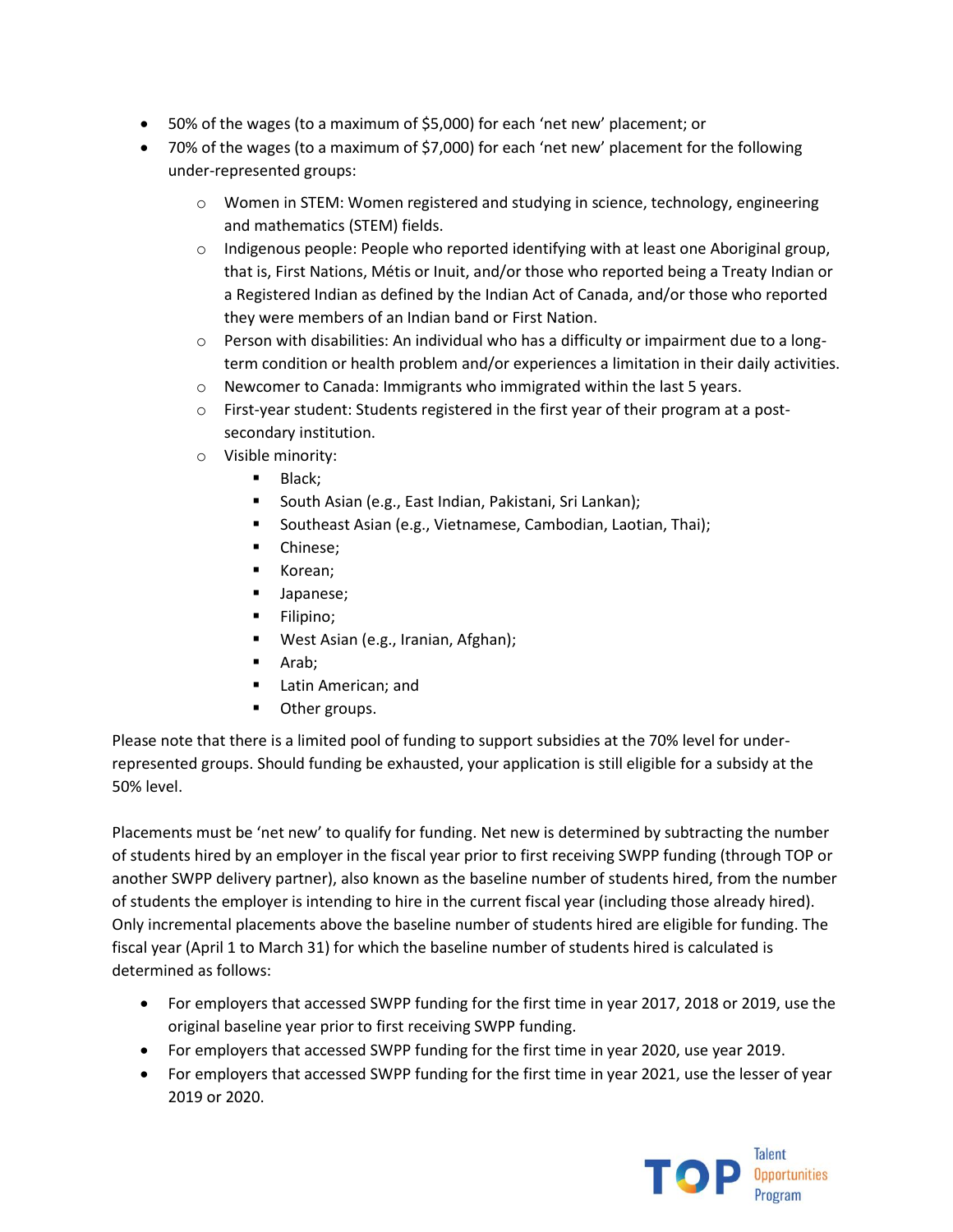Subsidies for each placement are calculated based on wages earned within a specified funding term. In general, these terms are summer (May 1 to August 31), fall (September 1 to December 31) and winter (January 1 – March 31). The winter term may be extended to April 30 at the discretion of the OCC.

The final subsidy amount will be calculated by the OCC and will be determined at the end of the placement term upon receipt of all supporting documents. This shall include a final accounting of each placement's actual length and total wages paid to the student (i.e., pay stubs). The OCC shall have the right to deny payment should the employer fail to provide all required information and documents to the satisfaction of the OCC. All payments provided by OCC shall be considered final.

Placements can be partially government-funded from non-federal sources, but only funds from nongovernmental sources can be subsidized under this program (for example, a position paid with 60% provincial grant funding is only eligible for a subsidy on the 40% of the non-governmental funds). Employers must disclose if and by how much a placement is being partially funded by other government sources.

Employers may only benefit from a subsidy once per student per term, may not receive funding for the same placement from more than one SWPP funding partner, and will not collect the subsidy in a way that results in a net financial benefit or profit.

# <span id="page-4-0"></span>Program Eligibility

# <span id="page-4-1"></span>Employers are:

- A registered Canadian business or not-for-profit organization located anywhere in Canada. Some exclusions apply. Please see below for a list of exclusions.
- Willing to provide a quality WIL experience to a post-secondary student.
- Committed to paying the student in full for the duration of the placement (the wage subsidy will be administered after receiving all supporting information and documents, including pay stubs, at the end of the placement term).
- In compliance with all federal, provincial, and territorial human rights and labour legislation, regulations, and any other relevant standards, such as the Occupational Health and Safety Act and the Employment Standards Act in Ontario, and any similar legislation in other jurisdictions.
- Covered by Workplace Safety and Insurance Board (WSIB) or alternate workplace insurance.
- Only submitting applications for placements that are not subsidized by the federal government under another funding program.

### Exclusions:

• Federal, provincial, territorial, or municipal governments. Organizations which are extensions of a federal, provincial, territorial, or municipal government, such as crown corporations, hospitals, public long-term care facilities, and post-secondary institutions are not eligible.

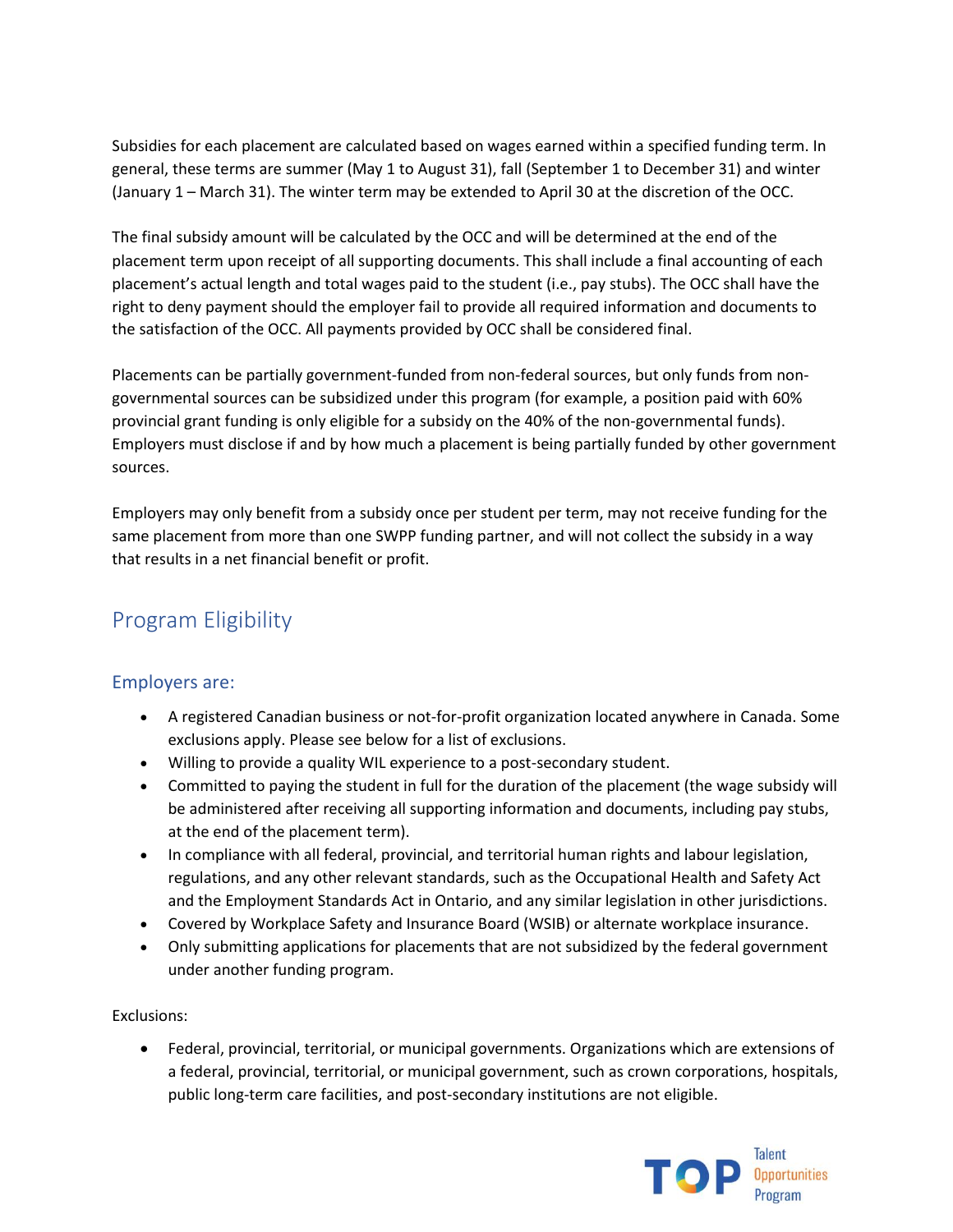- Members of the House of Commons and the Senate.
- Organizations that engage in partisan political activities.
- Major financial sector employers (see FAQs for more information).
- Please note that this list of exclusions may not be exhaustive. The OCC reserves the right to amend eligibility criteria at our discretion.

# <span id="page-5-0"></span>Students are:

- Registered as a domestic student in a recognized Canadian post-secondary institution (international students are not eligible).
- Canadian citizens, permanent residents, or persons to whom refugee protection has been conferred under the Immigration and Refugee Protection Act.
- Legally entitled to work in Canada in accordance with relevant federal, provincial or territorial legislation and regulations.
- Registered in a program or course with a WIL component as part of their study plan.
- Registered in a full-time or part-time program in any field of study.

# <span id="page-5-1"></span>Placements

- Placements must be 'net new' to qualify for funding (see the "Wage Subsidy Overview" section for more information).
- Full-time or part-time positions.
- The student must be on the employer's payroll and employers must be applying all applicable deductions, such as employment insurance (contractors are not eligible).
- The work experience is taking place in Canada.
- Work from home placements are eligible.
- Apprenticeships in a skilled trade are not eligible.
- Placements must be recognized and/or validated by the student's post-secondary institution.
- Wages covered by a wage subsidy cannot be counted toward any tax credits. It is the employer's responsibility to follow their provincial tax credit guidelines and consult a tax professional.
- Placements can be partially government-funded from non-federal sources, but only funds from non-governmental sources can be subsidized under this program (for example, a position paid with 60% provincial grant funding is only eligible for a subsidy on the 40% of the nongovernmental funds). Employers must disclose if and by how much a placement is being partially funded by other government sources.

# <span id="page-5-2"></span>How to Apply

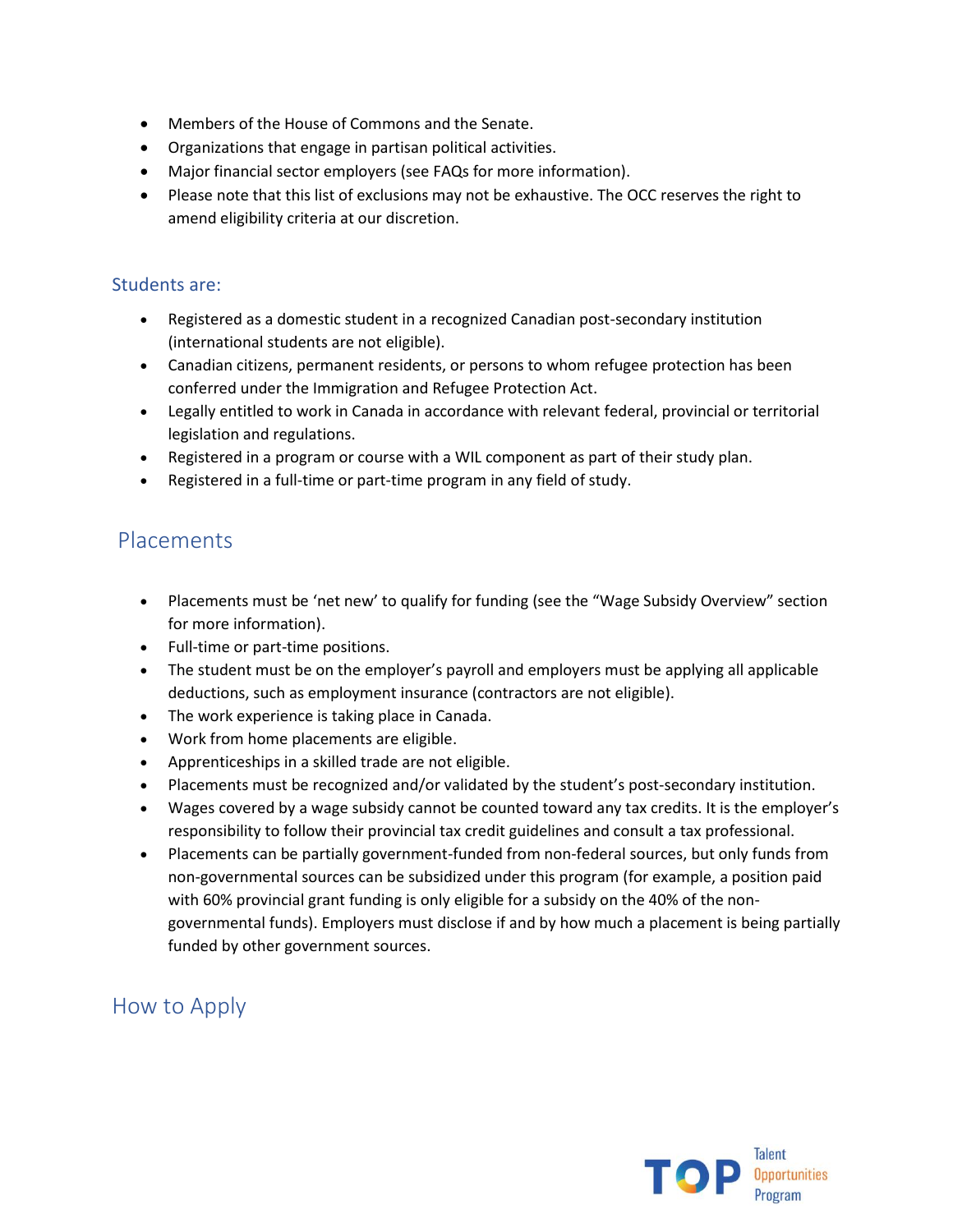Applications may be submitted through the online portal at  $<http://occ.magnet.today/>. If you have an$ existing Magnet or Outcome Campus Connect account, you may log in with your existing credentials. Otherwise, please create a new employer account.

Once logged in, you will find a link for the Student Work Placement Program (SWPP). Please click the "Apply Now" box to be taken to the application portal.

While applications may be started before a student has been hired, applications will only receive conditional approval after an eligible student has been hired and all required information and documents are submitted. Employers must ensure they and the student meet the eligibility criteria.

When applying, please ensure you have the following information about the student:

- First and last name
- Email address (please use the student's personal email address)
- Phone number
- Student number
- Enrollment status (full-time, part-time)
- Type of degree (bachelor's, master's, doctorate, university certificate/diploma, college/CEGEP certificate/diploma)
- Program of study
- Year of study
- Post-secondary institution
- Post-secondary institution contact information (if applicable)

The following documents will also need to be uploaded:

- Employment contract or letter signed by the student and the employer that includes the following information:
	- o Company name
	- o Title of position
	- o Job description/responsibilities
	- o Start and end dates
	- o Hourly wage
- Proof of Canadian citizen, permanent resident or refugee status (accepted documents include government issued ID, such as a passport, birth certificate, permanent resident card, etc.; SIN cards, health cards and driver's licenses are not acceptable)
- Proof of enrollment: placements must be recognized and/or validated by the student's postsecondary institution through a signed document from the post-secondary institution (e.g. co-op document, letter, etc.) indicating the student is registered in a program or course where a WIL component is part of their study plan and the placement is recognized as satisfying their WIL requirements (transcripts are generally not acceptable)

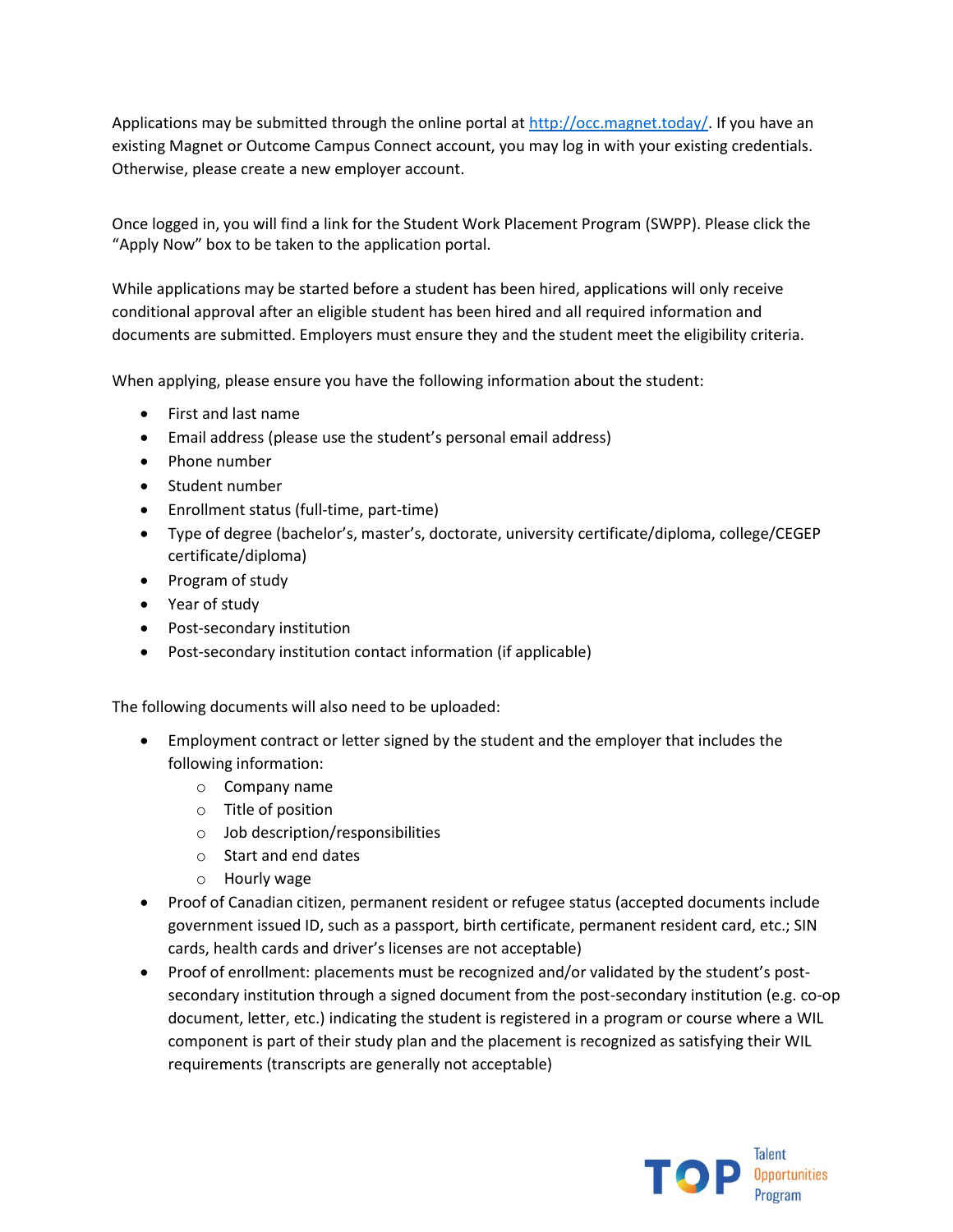After an application is submitted, the student will be invited to complete the online student information form and sign the Student Agreement. Employers may collect the Student Agreement and upload the document when submitting their application, otherwise the student will be asked to submit the document when completing the student information form. A signed Student Agreement is required for application approval.

Employers will also be provided an Appendix E for completion by the student's post-secondary institution to confirm eligibility of the student.

When an application is granted conditional approval, the employer will be required to sign a Recipient Agreement and funds will be set aside for the wage subsidy. Employers are encouraged to review the Recipient Agreement and the terms and conditions contained therein prior to submitting an application.

Please note that funding is available on a first-come first-serve basis. Funding will only be reserved after an application receives conditional approval and a Recipient Agreement is signed. Your application will be placed on the waitlist if funding is exhausted.

# <span id="page-7-0"></span>What to Expect After Condition Approval

After an application has received conditional approval and a Recipient Agreement has been fully executed, employers will be asked to submit the following at the appropriate time:

- Void cheque or banking information of the employer
- First pay stub for the student
- Mid-term check-in
- Last pay stub for the student
- Employer exit survey

When a subsidy has been fully approved, the employer will receive a Final Award Letter to be signed and returned. The employer will also invoice the Ontario Chamber of Commerce for the amount specified in the Final Award Letter. Funds will be paid to the employer via direct deposit.

# <span id="page-7-1"></span>Contact Us

For more information about TOP, please send an email to [top@occ.ca.](mailto:top@occ.ca)

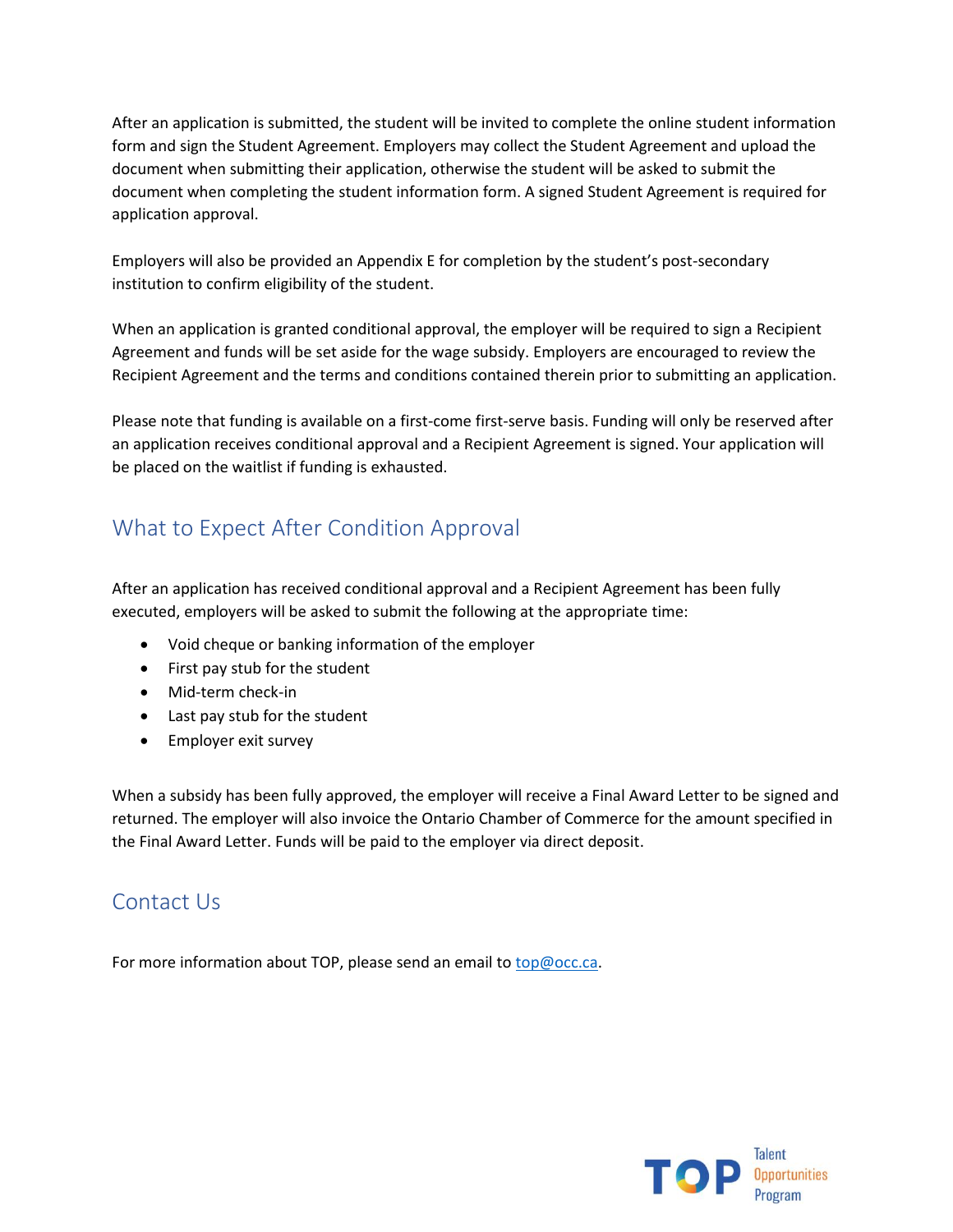# <span id="page-8-0"></span>Frequently Asked Questions (FAQs)

If you have a question not covered here, please send an email t[o top@occ.ca.](mailto:top@occ.ca)

# <span id="page-8-1"></span>Employer Eligibility

#### **Q: Can an employer be located anywhere in Canada?**

A: Yes. Employers must be registered Canadian businesses or not-for-profit organizations and may be located anywhere in Canada.

#### **Q: Are school boards eligible for TOP?**

A: No. Organizations which are extensions of a federal, provincial, territorial or municipal government are generally not eligible for TOP.

#### **Q: Are start-ups eligible for TOP?**

A: Yes.

#### **Q. Are financial sector employers eligible for TOP?**

A: Major financial sector employers are generally not eligible for TOP. Furthermore, businesses that underwrite loans are generally not eligible. Employers that are not eligible, include, but are not limited to:

- Aequitas Innovations
- ALT5
- AON
- Aviva
- BMO Financial Group
- Canada Infrastructure Bank
- Capital One
- CIBC
- Desjardins
- HSBC Bank Canada
- Intact Financial Corporation
- NEO Exchange
- OMERS
- Ontario Teachers' Pension Plan
- PolicyMe
- Royal Bank of Canada
- Scotiabank
- Sun Life Financial
- Swiss Re

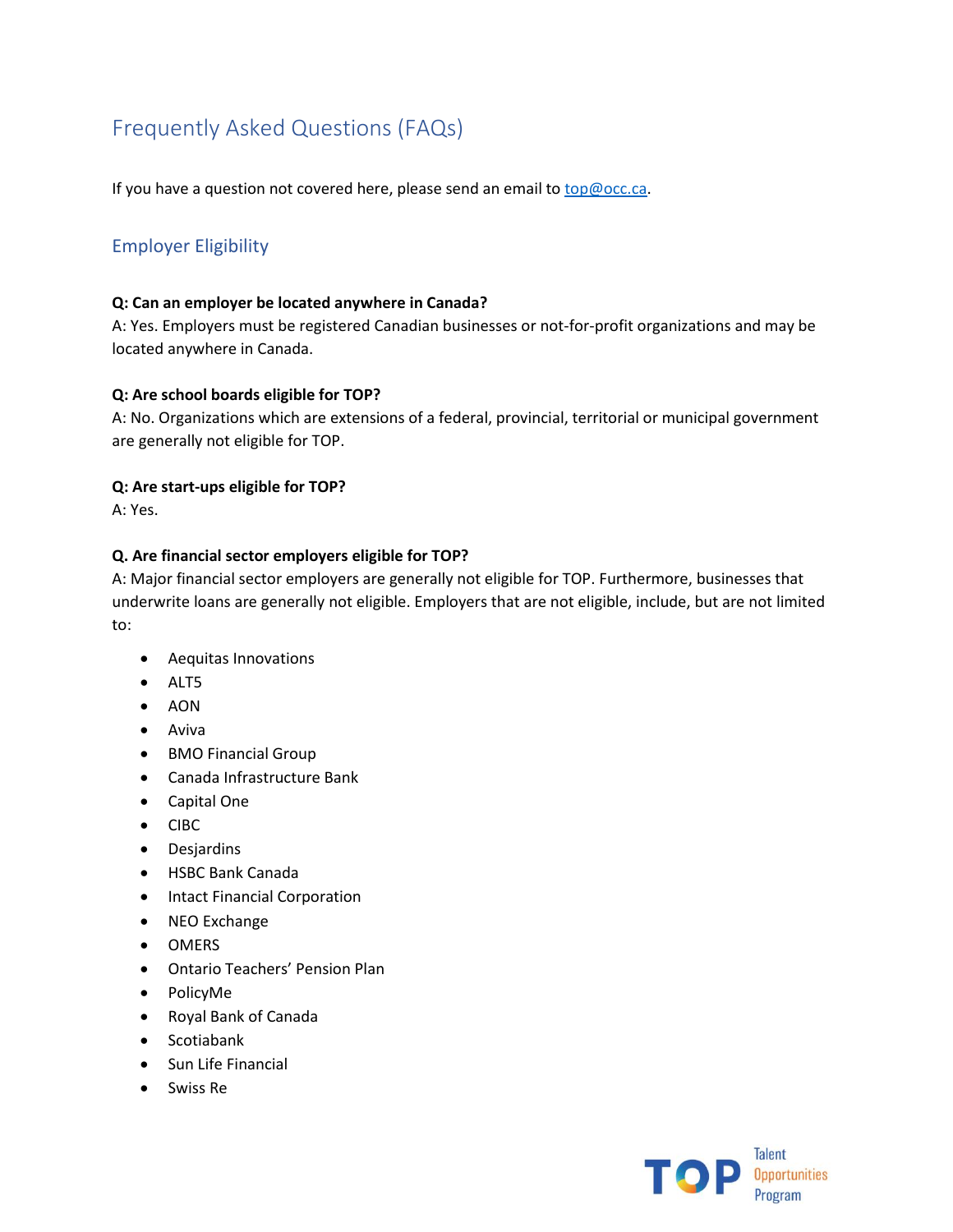- Tangerine
- TD Bank Group (including TD Securities)
- TMX Group
- Travelers Canada State Street
- Westoba Credit Union

If your organization operates in the financial sector and is not listed above, please contact us for clarification.

# <span id="page-9-0"></span>Student Eligibility

### **Q: The student I want to hire is a family member. Is this acceptable?**

A: Hiring a family member falls under our conflict-of-interest guidelines in our terms and conditions. Generally, hiring a family member will not be eligible for TOP funding. Employers must disclose a potential conflict of interest.

### **Q: Are graduate students eligible for TOP?**

A: Yes. Students enrolled in master's or PhD programs are eligible for TOP.

#### **Q: Can a student be in any year of study?**

A: Yes. Post-secondary students may be at any stage of their program of study.

### **Q: What is meant by "registered in a program or course with a WIL component as part of their study plan"?**

A: The student must be enrolled in a post-secondary program or course with a WIL component applicable to the semester of the work placement. A student hired for a job would not be eligible for TOP if that job were not satisfying a WIL component of the student's program or course of study.

# **Q: If a student was hired in the Fall 2020 term with TOP support, can the same student be rehired in the Winter 2021 term and be eligible for TOP again?**

A: If the student has another WIL component as part of their program or course of study in the Winter 2021 term, the student would be eligible for TOP again. A new application would need to be submitted.

#### **Q: Are students enrolled at private post-secondary institutions eligible for TOP?**

A: Students must be enrolled at a recognized Canadian post-secondary institution. Please see Appendix A for a list of eligible post-secondary institutions. If your post-secondary institution is not listed, please contact us for clarification.

# <span id="page-9-1"></span>Work Placements

#### **Q: Are apprenticeships eligible for TOP?**

A: No. Apprenticeships in a skilled trade are not eligible for TOP.

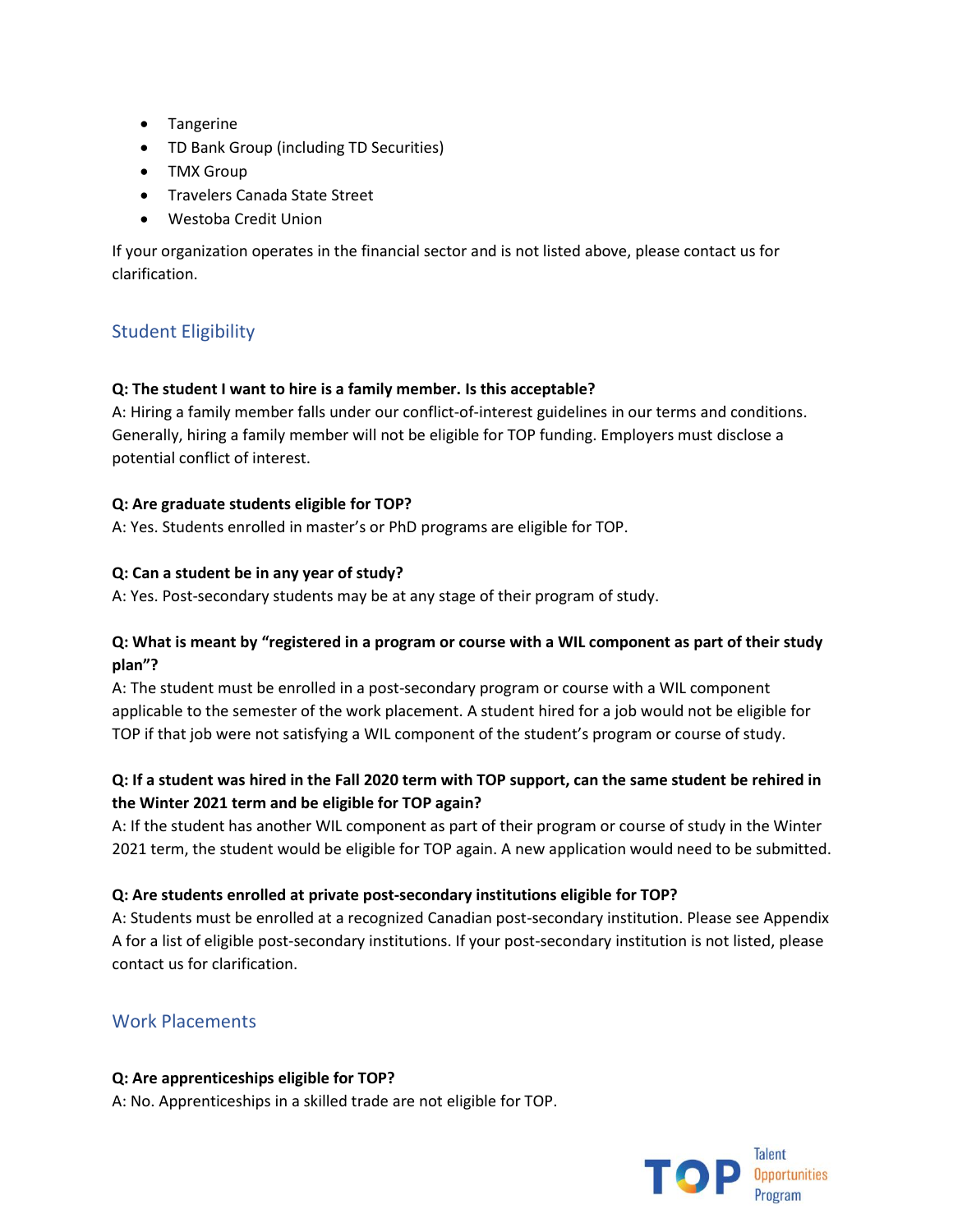# **Q: Can students be hired as a contractor, or must they be on the company payroll?**

A: The student must be on the employer's payroll and employers must be applying all applicable deductions, such as employment insurance. Contractors are not eligible for TOP.

### **Q: Is there a minimum or maximum length for the placement, in weeks or hours per week?**

A: No. There is no minimum or maximum length so long as the placement satisfies the WIL requirements of the student's program or course of study. Placements may be part-time or full-time. The only maximum is the amount of funding that can be received per placement.

# **Q: Are summer jobs eligible for TOP?**

A: Yes. Summer jobs are eligible for TOP so long as the student is satisfying a WIL component of the student's program or course of study.

# **Q: What is meant by 'net new' placements?**

A: Placements must be 'net new' to qualify for funding. Net new is determined by subtracting the number of students hired by an employer in the fiscal year prior to first receiving SWPP funding (through TOP or another SWPP delivery partner), also known as the baseline number of students hired, from the number of students the employer is intending to hire in the current fiscal year (including those already hired). Only incremental placements above the baseline number of students hired are eligible for funding. The fiscal year (April 1 to March 31) for which the baseline number of students hired is calculated is determined as follows:

- For employers that accessed SWPP funding for the first time in year 2017, 2018 or 2019, use the original baseline year prior to first receiving SWPP funding.
- For employers that accessed SWPP funding for the first time in year 2020, use year 2019.
- For employers that accessed SWPP funding for the first time in year 2021, use the lesser of year 2019 or 2020.

# **Q: What if the student hired for a work placement doesn't work out?**

A: Most post-secondary institutions with WIL programs have WIL and student advisors who can address employers' concerns and find a solution. Please contact the post-secondary institution. Placements that end early are still eligible for funding so long as the shortened placement satisfies the student's WIL requirements. Confirmation from the post-secondary institution may be required.

# <span id="page-10-0"></span>Funding

### **Q: Can an employer hire more than one student?**

A: Yes. An employer may apply for TOP for more than one student/placement so long as the 'net new' provision is satisfied.

**Q: Can other federal funding programs, such as the Canada Summer Jobs Grant or the Canada Emergency Wage Subsidy, be used in conjunction with TOP to fund placements?**

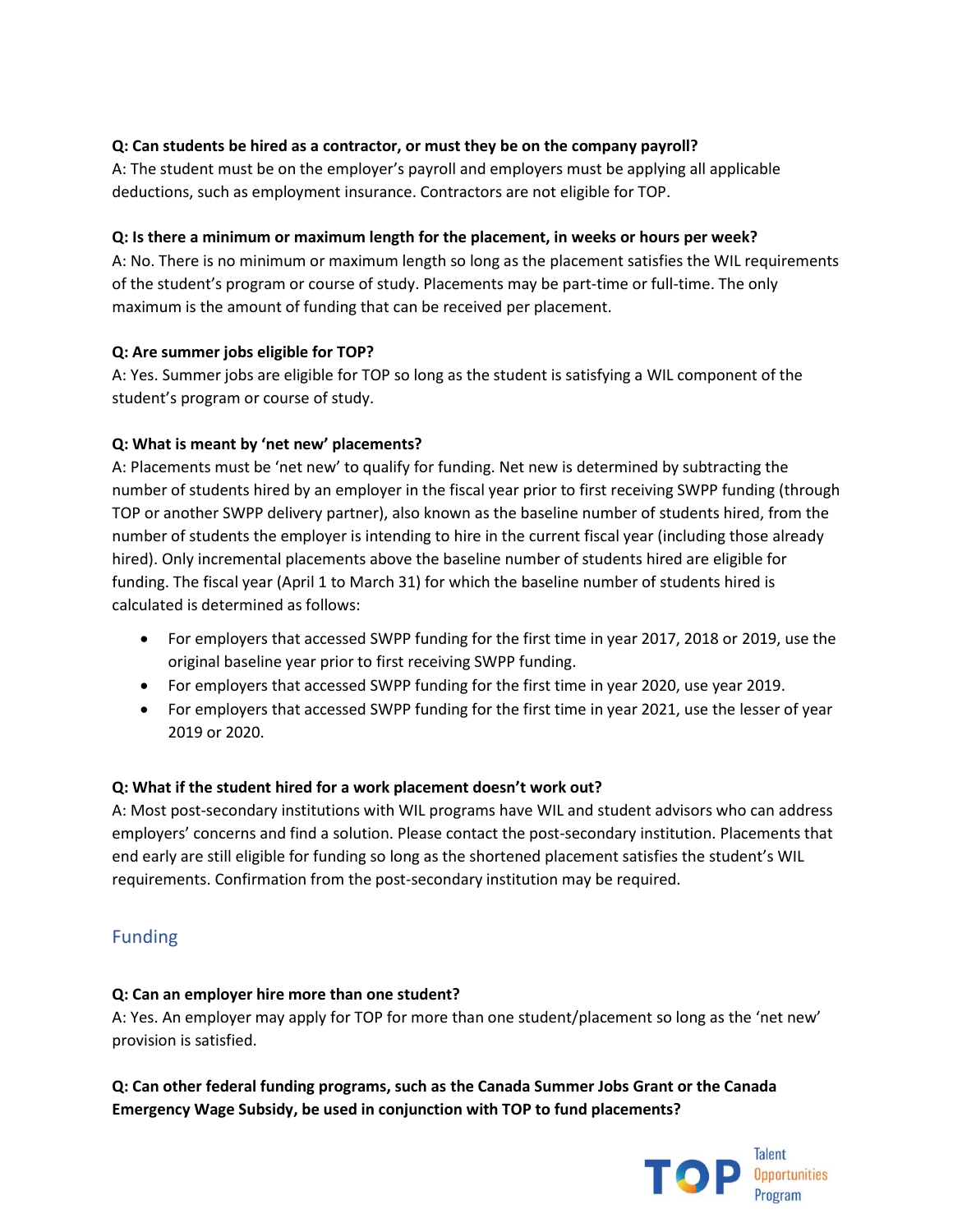A: No. Employers receiving any other federal funds to support the wages of the placement may not apply for TOP funding. This program does not allow federal funding to be 'stacked'.

#### **Q: Can non-federal funding be 'stacked' with TOP?**

A: Placements can be partially government-funded from non-federal sources, but only funds from nongovernmental sources can be subsidized under the program. For example, a placement paid with 60% provincial grant funding is only eligible for a subsidy on the 40% of the non-governmental funds used to pay for the placement. If your placement is partially funded by provincial, territorial, or municipal government funding, you must inform us when you apply.

#### **Q: Can employers postpone placements after a Recipient Agreement end date?**

A: No. Employers approved for funding must ensure placement(s) occur before the Recipient Agreement end date or request an extension.

#### **Q: What wages are eligible for the wage subsidy?**

A: Gross wages paid to the student are eligible for the wage subsidy up to the maximum limits.

#### **Q: How much funding is available through TOP? Will you run out of money?**

A: Funding is available on a first-come first-serve basis. Funding will only be reserved after an application receives conditional approval and a Recipient Agreement is signed. Your application will be placed on the waitlist if funding is exhausted.

# **Q: If the student is from an under-represented group, is the student automatically eligible for a wage subsidy at the 70% level?**

A: There is a limited pool of funding to support subsidies at the 70% level for under-represented groups. Should funding be exhausted, your application is still eligible for a subsidy at the 50% level. Students must self-identify as a member of an under-represented group in the Student Agreement to qualify for a subsidy at the 70% level.

**Q: Should I apply under multiple semesters if the student's placement takes place over more than one term? For example, if the placement takes place between September 2020 and March 2021, can I apply under the Fall 2020 and Winter 2021 terms and thus receive two subsidies for this student?** A: The term in which a placement is categorized is typically the term in which the placement started. Therefore, a placement that began in September 2020 would qualify for a Fall 2020 subsidy even if its end date is after December 31, 2020. A placement would be eligible to receive two subsidies only if there are two WIL components in the student's program or course of study. If this applies to your student, you will need to submit two applications for this student (one for each term), and they would count as two placements.

# <span id="page-11-0"></span>Application Process for Employers

**Q: What information about my organization do I need when I apply?**

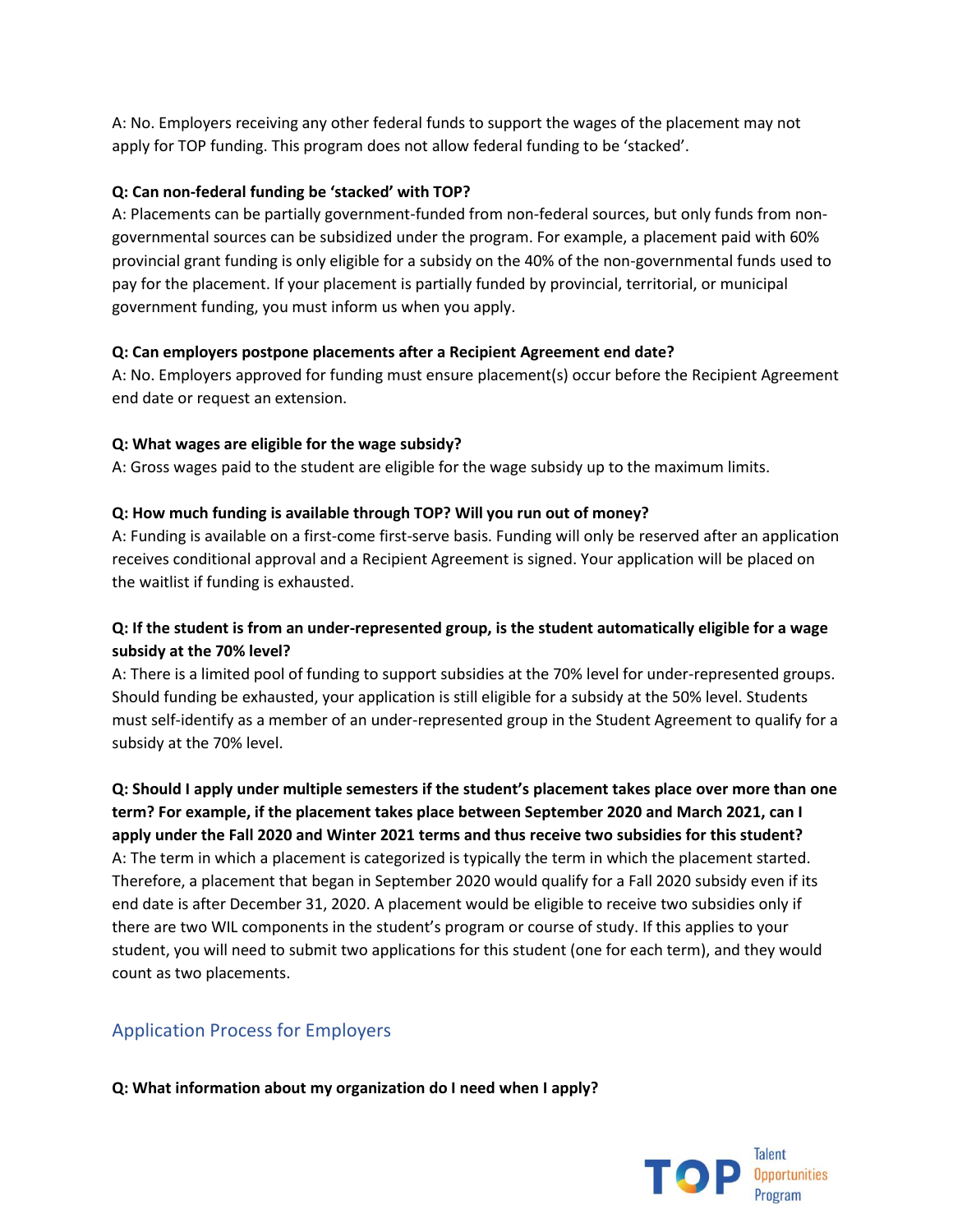A: The following information will be required about the employer:

- Organization legal name (please note that the organization name on the employment contract/letter should be the same as the organization name on the paystubs and void cheque)
- Website
- Number of employees (0-99, 100-499, 500+)
- Business registration number
- Baseline number of students hired by your organization (see the "Wage Subsidy Overview" section for more information about 'net new')
- Address
- Contact information

# **Q: What if the organization name on our employment contract/letter, paystubs and void cheque do not match?**

A: If the organization name does not match across these documents, additional information must be provided to confirm that all three names belong to one and the same organization. The organization hiring the student must be the same as the organization paying the student which must be the same as the organization funding is awarded to.

# **Q: What information about the placement do I need when I apply?**

A: The following information will be required about the placement:

- WIL type (please see the **CEWIL Canada** website for definitions)
- Job title
- Job description
- Placement duration (in weeks)
- Hours per week
- Hourly wage
- Address
- Start and end dates
- Supervisor name and contact information

### **Q: What information about the student do I need when I apply?**

A: While applications may be started before a student has been hired, applications will only be approved after an eligible student has been hired and all required information and documents are submitted. The following information will be required about the student:

- First and last name
- Email address (please use the student's personal email address)
- Phone number
- Student number
- Enrollment status (full-time, part-time)
- Type of degree (bachelor's, master's, doctorate, university certificate/diploma, college/CEGEP certificate/diploma)

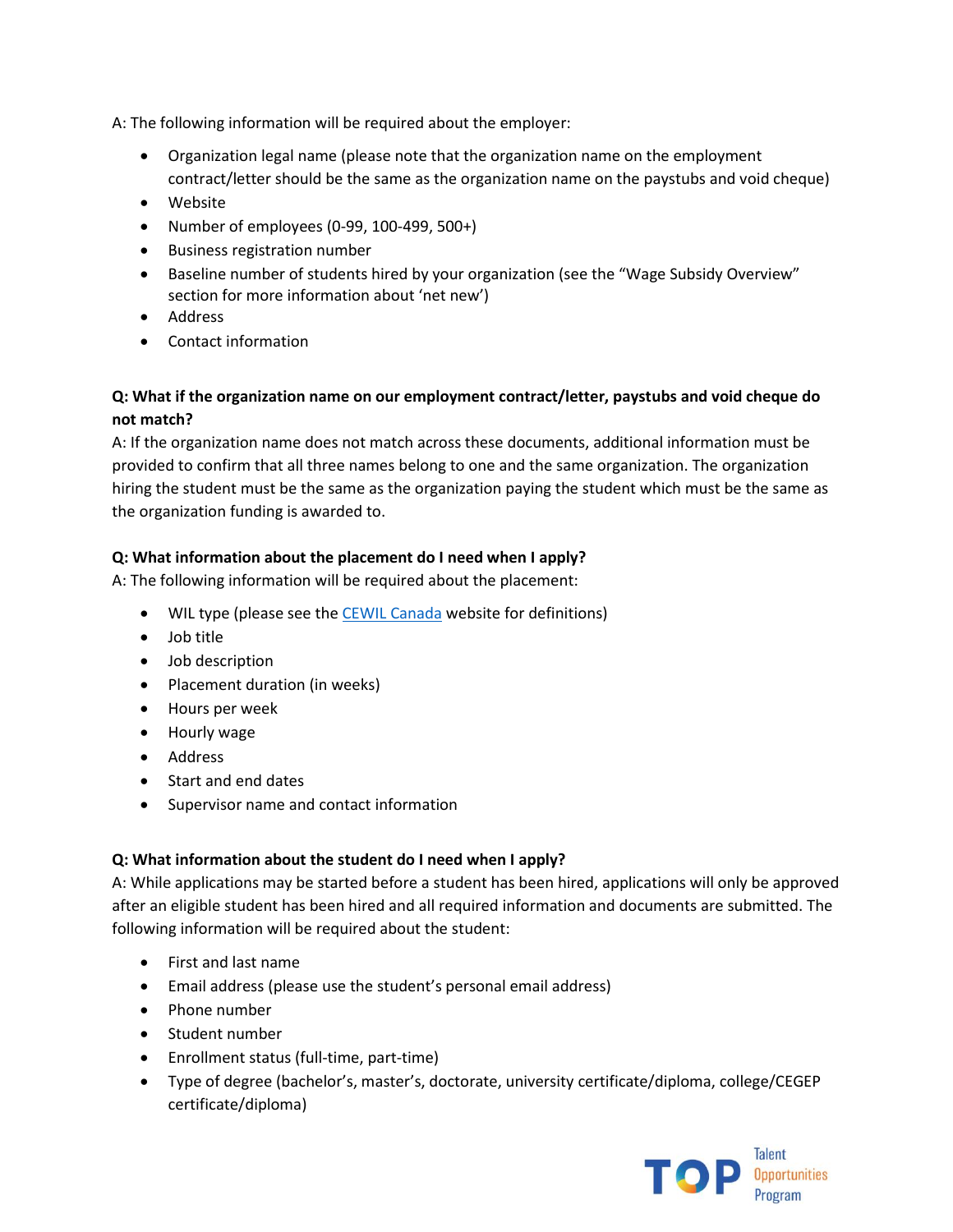- Program of study
- Year of study
- Post-secondary institution
- Post-secondary institution contact information (if applicable)

The following documents will also need to be uploaded:

- Employment contract or letter signed by the student and the employer that includes the following information:
	- o Company name
	- o Title of position
	- o Job description/responsibilities
	- o Start and end dates
	- o Hourly wage
- Proof of Canadian citizen, permanent resident or refugee status (accepted documents include government issued ID, such as a passport, birth certificate, permanent resident card, etc.; SIN cards, health cards and driver's licenses are not acceptable)
- Proof of enrollment: placements must be recognized and/or validated by the student's postsecondary institution through a signed document from the post-secondary institution (e.g. co-op document, letter, etc.) indicating the student is registered in a program or course where a WIL component is part of their study plan and the placement is recognized as satisfying their WIL requirements (transcripts are generally not acceptable)

#### **Q: What happens after I submit an application?**

A. Your application will be reviewed, and you will receive an email with further instructions. Applications may be waitlisted if funding is not currently unavailable.

#### **Q: Can I apply for TOP before hiring a student?**

A: Employers may apply for TOP before hiring a student. However, applications will only receive conditional approval after an eligible student has been hired and all required information and documents are submitted. Employers must ensure they and the student meet the eligibility criteria.

#### **Q: Can I apply once for multiple placements, or do I have to submit one application per placement?**

A. You need to submit a new application for each placement. However, you can save your organization information the first time you complete an application, so only the placement and student information will need to be filled out every time.

#### **Q: Are placements that have already started or already ended eligible for the program?**

A: Employers may apply for a retroactive wage subsidy for a placement in progress or a placement which has already ended so long as the applicable term (e.g., Winter 2022) can still be selected in the online application. If the term is no longer available for selection, the application window has closed.

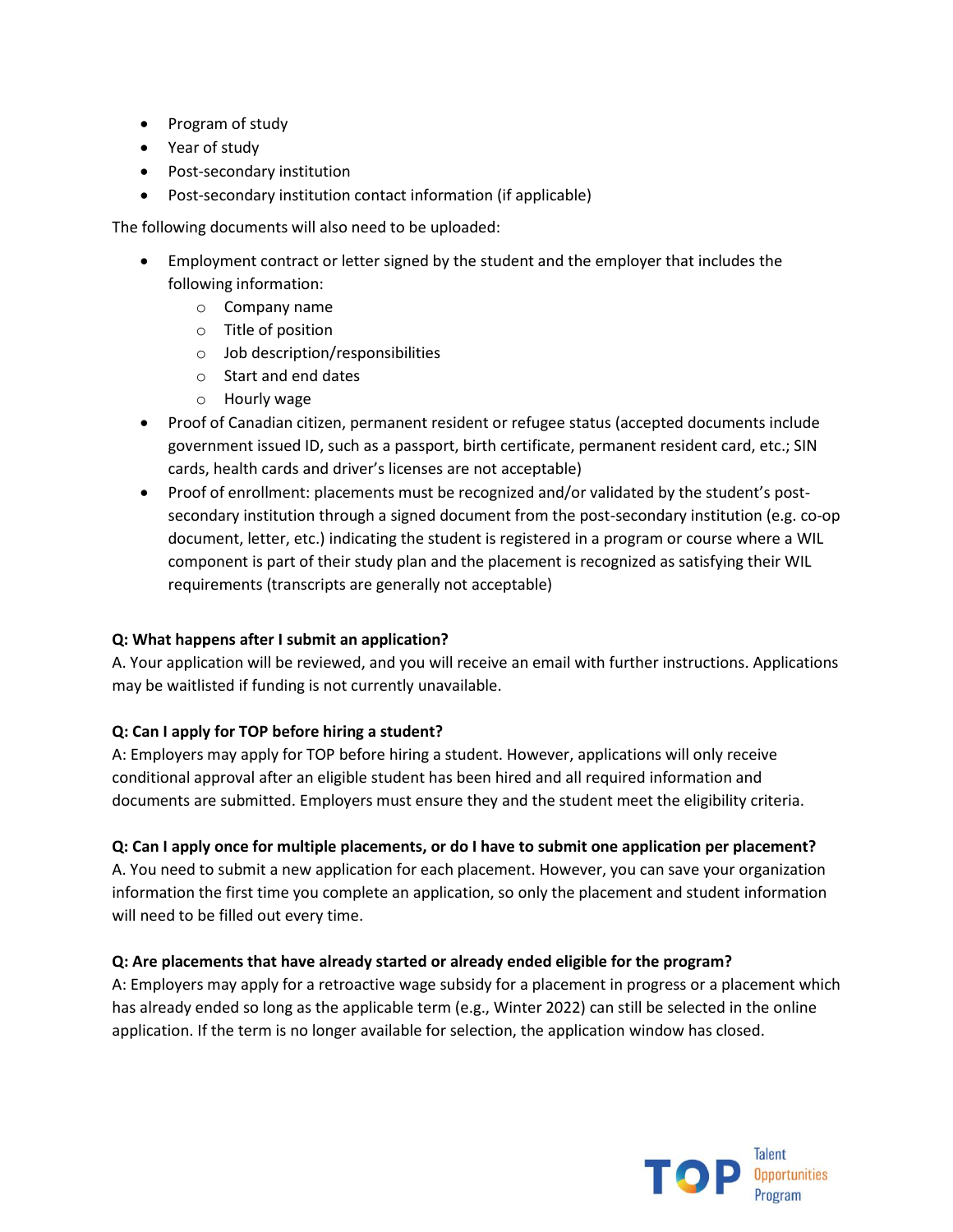# <span id="page-14-0"></span>Application Process for Students

#### **Q: As a student, what information and documents do I need to provide?**

A: When your employer submits an application naming you as the student they have hired, you will receive an email asking you to fill out an online student information form. You will also be asked to download, complete, and email back a signed Student Agreement.

Your employer will also ask you to provide them with the following documents to submit as part of their application:

- Proof of Canadian citizen, permanent resident or refugee status (accepted documents include government issued ID, such as a passport, birth certificate, permanent resident card, etc.; SIN cards, health cards and driver's licenses are not acceptable)
- Proof of enrollment: placements must be recognized and/or validated by the student's postsecondary institution through a signed document from the post-secondary institution (e.g. co-op document, letter, etc.) indicating the student is registered in a program or course where a WIL component is part of their study plan and the placement is recognized as satisfying their WIL requirements (transcripts are generally not acceptable)

These documents are required to approve your employer's application for a wage subsidy for your work placement. Please help your employer with these documents.

Students will also be asked to complete a student exit survey at the end of the work term.

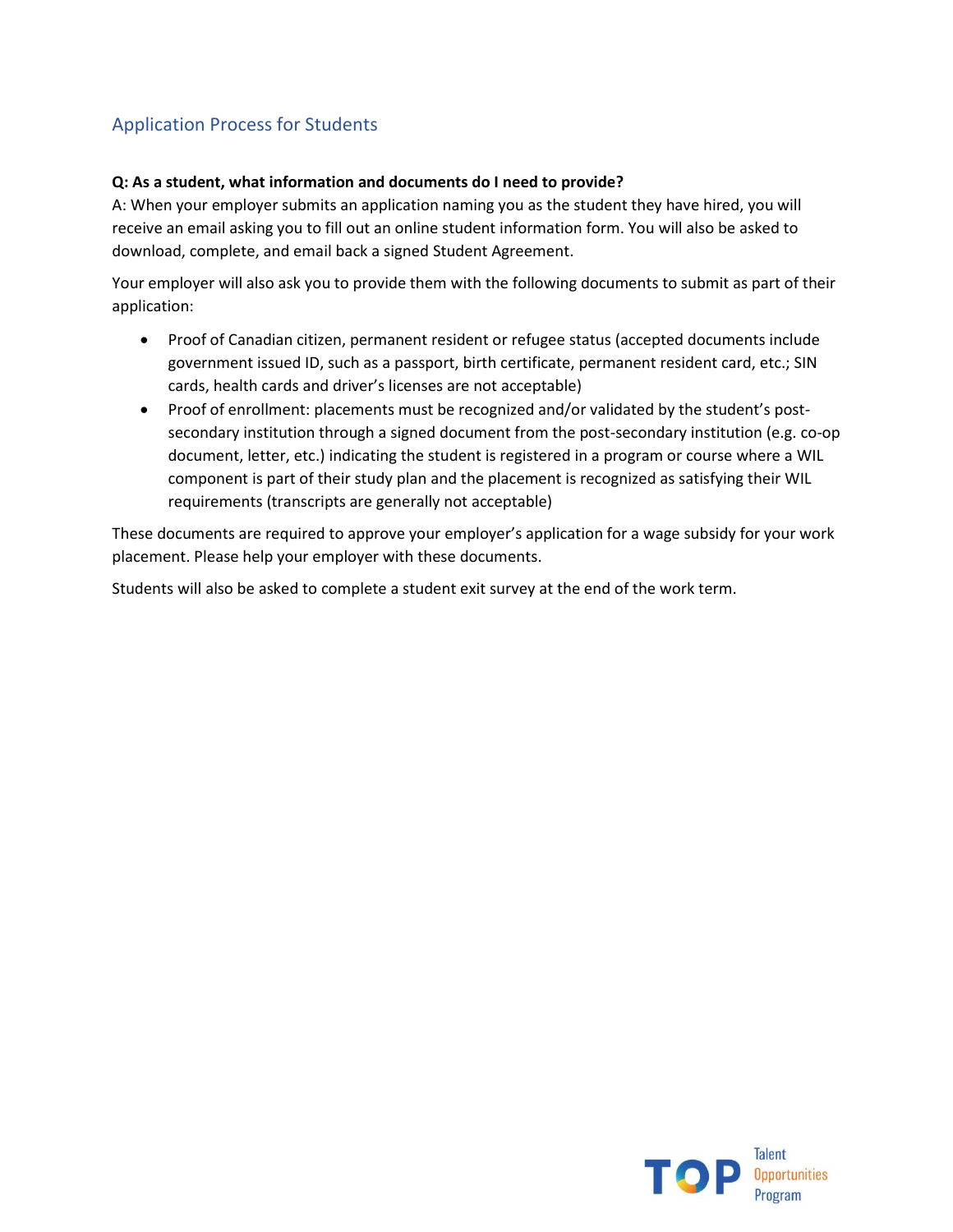# <span id="page-15-0"></span>Appendix A: List of Recognized Post-Secondary Institutions

If your post-secondary institution is not listed, please contact us for clarification.

Academy of Learning Career College Acadia University Alberta University of the Arts Algoma University Algonquin College Assiniboine Community College Athabasca University Aurora College Bishop's University Boucher Institute of Naturopathic Medicine Bow Valley College Brandon University British Columbia Institute of Technology Brock University Cambria College Cambrian College Camosun College Canadian Institute of Planners Canadian Mennonite University Canadore College Cape Breton University Capilano University Carleton University Carlton Trail Regional College Cégep André-Laurendeau Cégep Beauce-Appalaches Cégep de Baie-Comeau Cégep de Chicoutimi Cégep de Drummondville Cégep de Granby Cégep de Jonquière Cégep de la Gaspésie et des Îles Cégep de La Pocatière Cegep de l'Abitibi-Témiscamingue Cégep de Lévis-Lauzon Cégep de l'Outaouais Cégep de Matane Cégep de Rimouski Cégep de Rivière-du-Loup

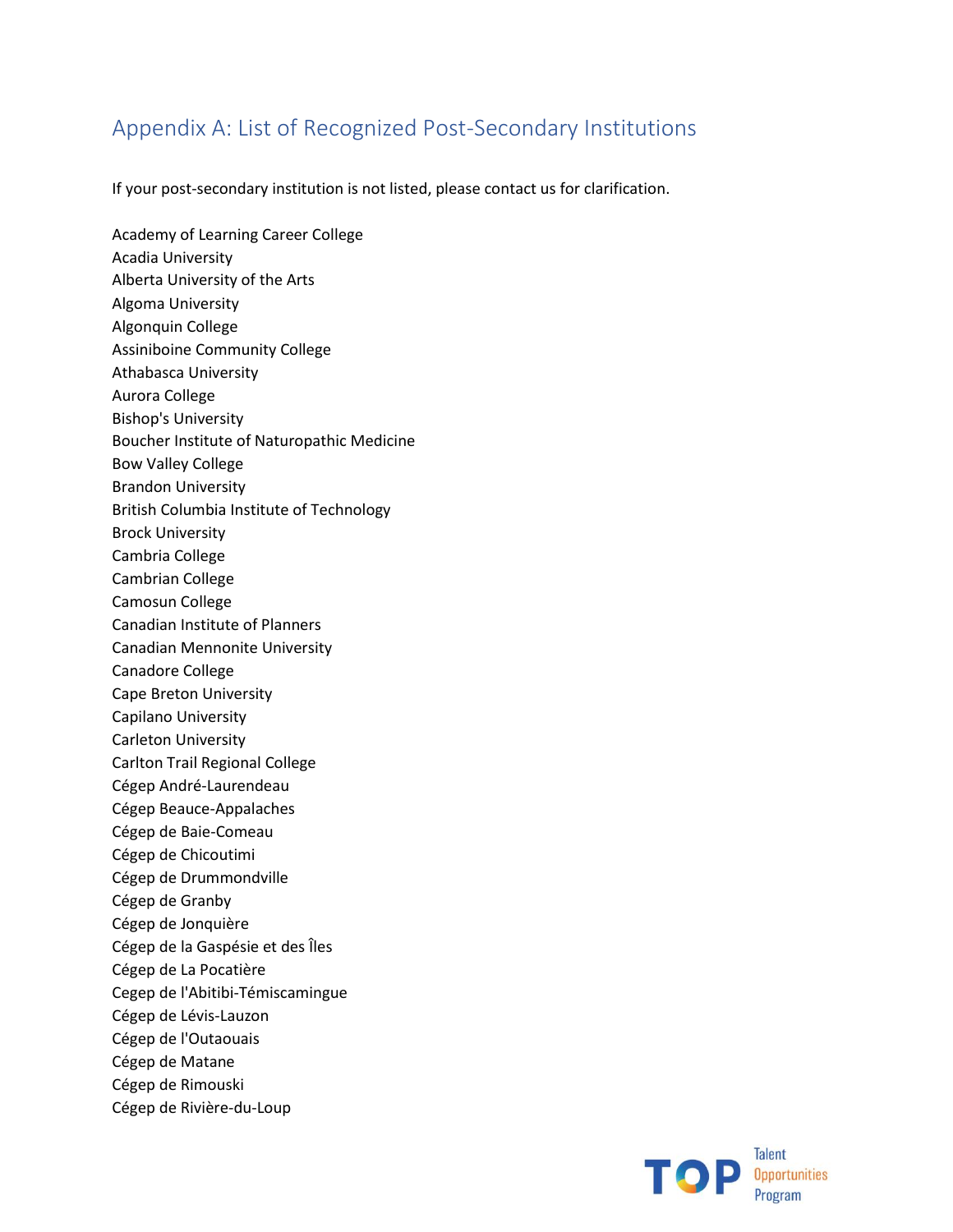Cégep de Sainte-Foy Cégep de Saint-Félicien Cégep de Saint-Hyacinthe Cégep de Saint-Jérôme Cégep de Saint-Laurent Cégep de Sept-Îles Cégep de Shawinigan Cégep de Sherbrooke Cégep de Sorel-Tracy Cégep de Thetford Cégep de Victoriaville Cégep du Vieux Montréal Cégep Édouard-Montpetit Cégep Garneau Cégep Gérald-Godin Cégep Heritage College Cégep Limoilou Cégep Marie-Victorin Cégep régional de Lanaudière Cégep Saint-Jean-sur-Richelieu Cégep Trois-Rivières Centennial College Centre de formation professionnelle Chandler-Bonaventure CFP Competences Outaouais Champlain Regional College Coast Mountain College Collège Ahuntsic College Boreal Collège Communautaire du Nouveau-Brunswick Collège d'Alma Collège de Bois-de-Boulogne Collège de l'île Collège de Maisonneuve Collège de Rosement Collège de Valleyfield Collège Jean-de-Brébeuf Collège Laflèche Collège LaSalle Collège Lionel-Groulx Collège Montmorency Collège nordique francophone College of New Caledonia College of the North Atlantic

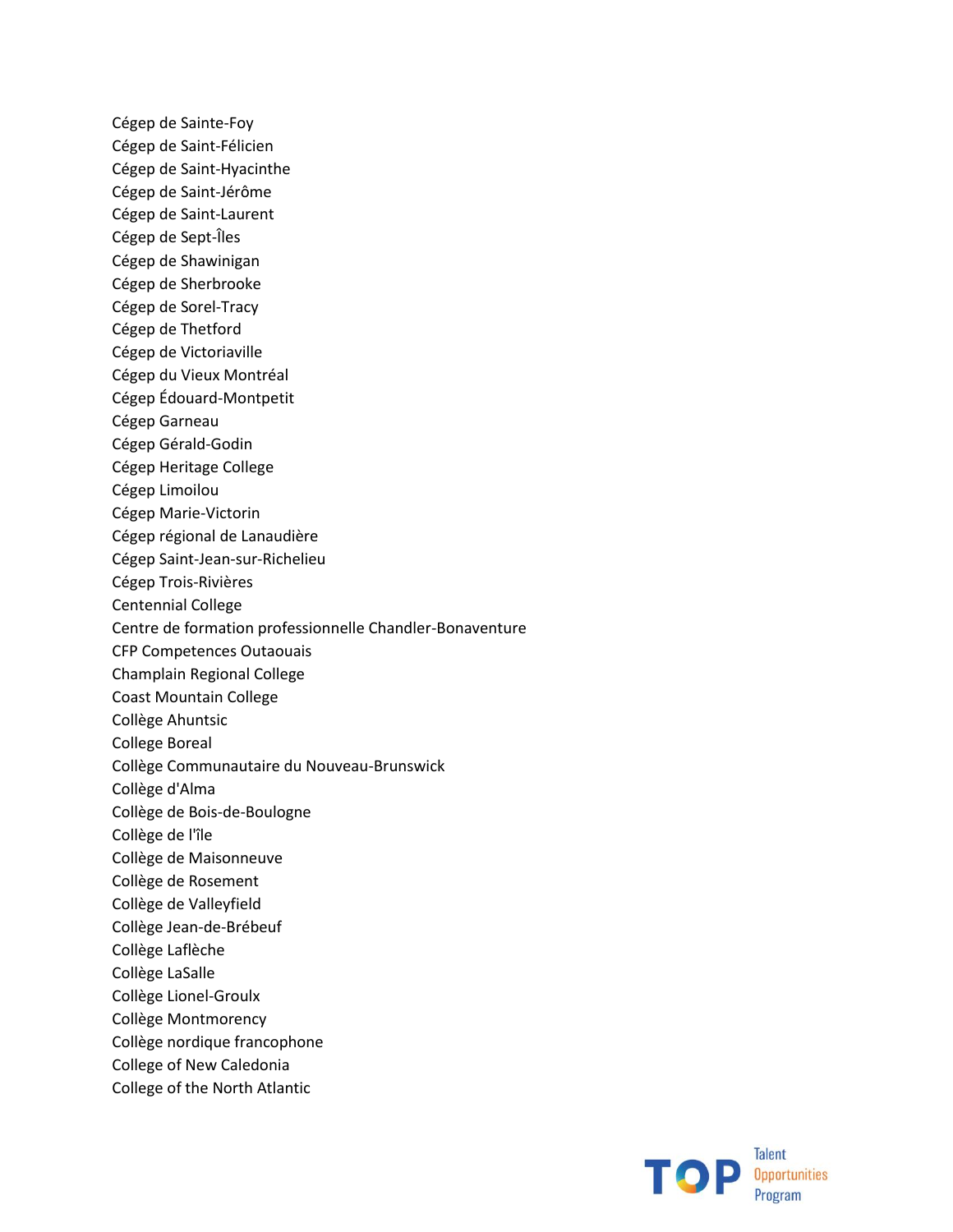College of the Rockies Collège Rosemont Concordia University Concordia University of Edmonton Conestoga College of Applied Arts & Technology Confederation College of Applied Arts & Technology Conservatoire de Musique et D'Art Dramatique de Montréal Cumberland Regional College Dalhousie University Dawson College Douglas College Durham College of Applied Arts and Technology Eastern Shores School Board École de Technologie Supérieure École des Métiers de l'Aérospatiale de Montréal École Nationale d'administration Publique Emily Carr University of Art + Design Fanshawe College of Applied Arts & Technology First Nations University of Canada Fleming College Gabriel Dumont Institute George Brown College Georgian College Grande Prairie Regional College Great Plains College HEC Montreal Herzing College Holland College Humber College Institute of Technology & Advanced Learning Huron University College Institut de Technologie Agricole John Abbott College (Cegep) Justice Institute of British Columbia Keyano College Kwantlen Polytechnic University La Cité Collegiale Lakehead University Lakeland College Lambton College Langara College Laurentian University Lethbridge College Loyalist College

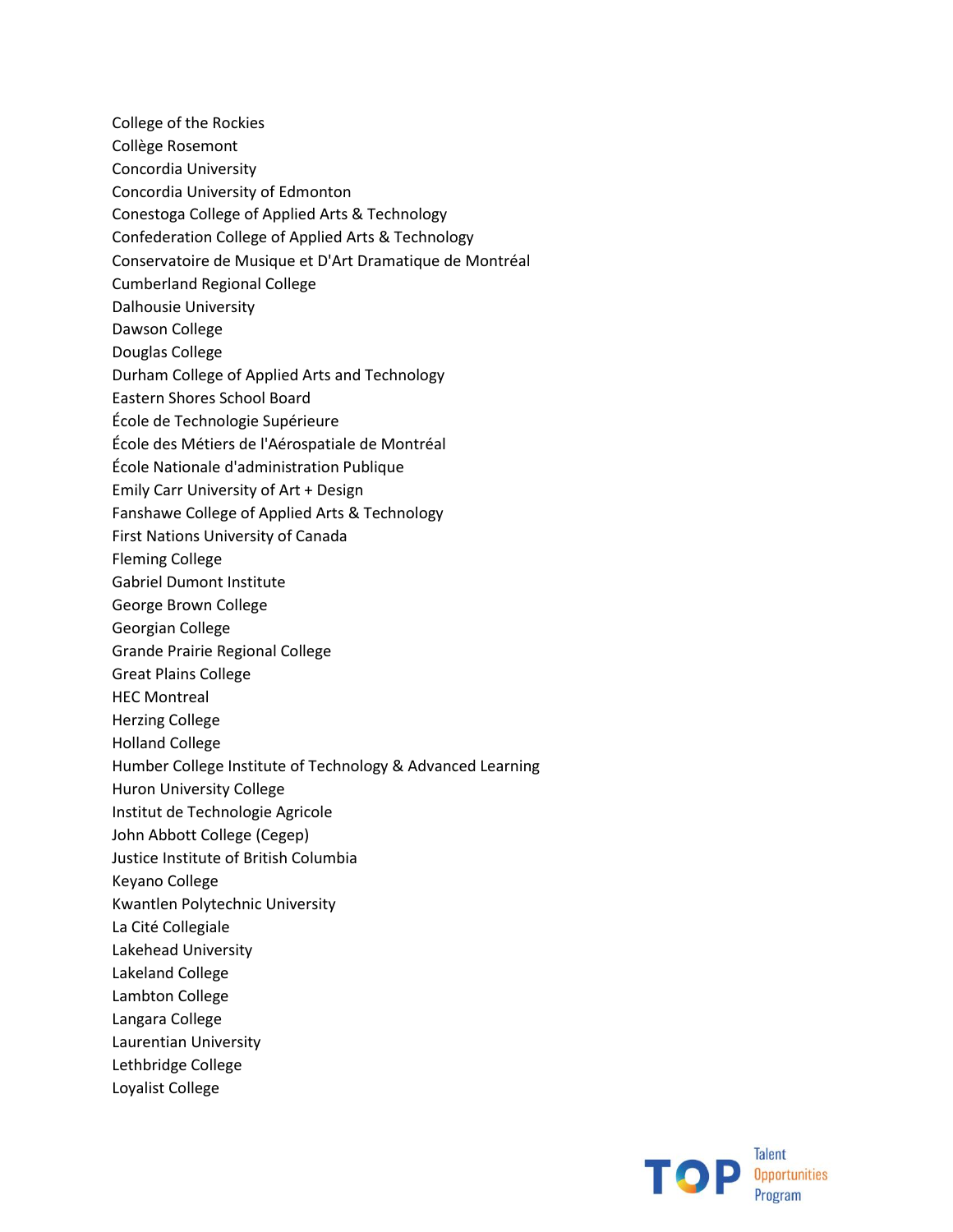- MacEwan University
- Manitoba Institute of Trades and Technology
- Maritime College of Forest Technology
- McGill University
- McMaster University
- Medicine Hat College
- Memorial University of Newfoundland
- Metro College of Technology
- Mohawk College
- Montreal College of Information Technology
- Mount Allison University
- Mount Royal University
- Mount Saint Vincent University
- New Brunswick Community College
- Niagara College
- Nicola Valley Institute of Technology
- Nipissing University
- Norquest College
- North Island College
- North West College
- Northern Alberta Institute of Technology
- Northern College of Applied Arts
- Northern Lakes College
- Northern Lights College
- Northern Ontario School of Medicine
- Northlands College
- Nova Scotia Community College
- NSCAD University
- Nunavut Arctic College
- Okanagan College
- Olds College
- Ontario College of Art and Design University
- Ontario Tech University
- Parkland College
- Polytechnique Montréal
- Portage College
- Queen's University
- Red Deer College
- Red River College
- Redeemer University
- Royal Military College
- Royal Roads University
- Ryerson University

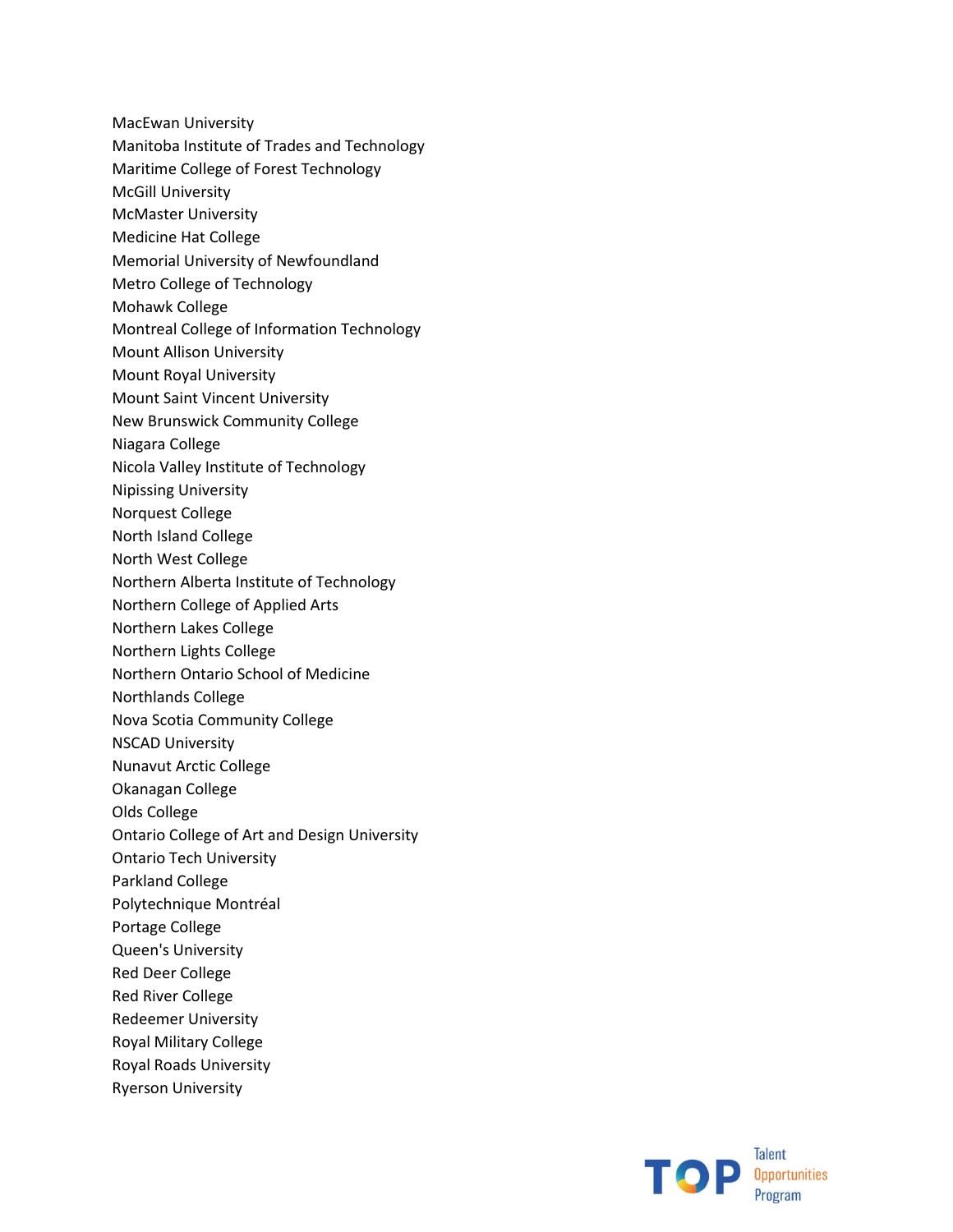Saint Mary's University Saint Paul University Saskatchewan Indian Institute of Technologies Saskatchewan Polytechnic Sault College of Applied Arts Selkirk College Seneca College Sheridan College Simon Fraser University Southeast College Southern Alberta Institute of Technology St Lawrence College St. Clair College St. Francis Xavier University St. Mary's University St. Stephen's University St. Thomas University The King's University The Royal Conservatory of Music Thompson Rivers University Trent University Trinity Western University Tyndale University Université de Moncton Université de Montréal Université de Saint-Boniface Université de Sherbrooke Université du Québec Université Laval Université Sainte-Anne University College of the North University of Alberta University of British Columbia University of Calgary University of Guelph University of Guelph-Humber University of Lethbridge University of Manitoba University of New Brunswick University of Northern British Columbia University of Ottawa University of Prince Edward Island University of Regina